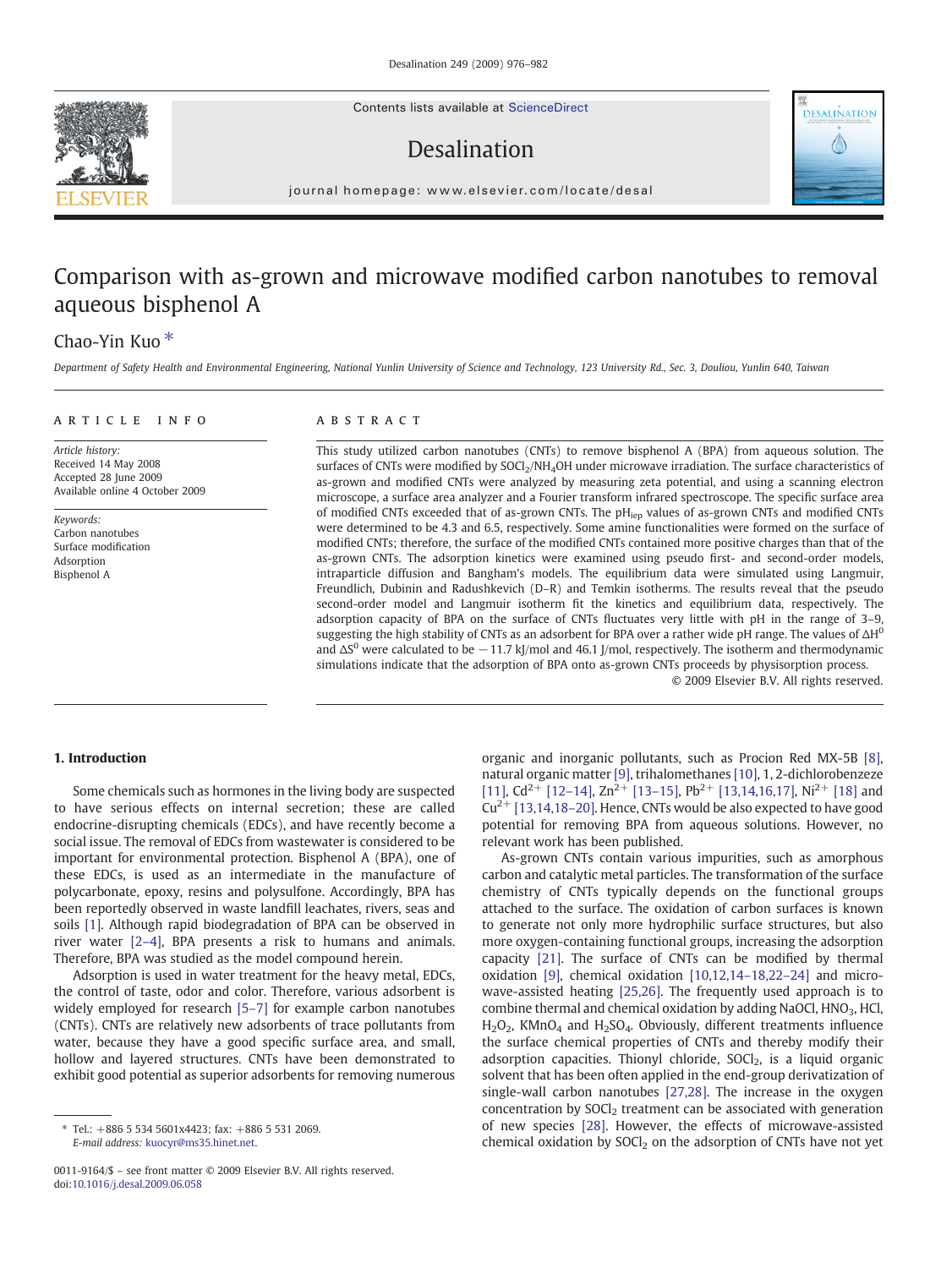been reported. In addition, through SOCl<sub>2</sub>/NH<sub>4</sub>OH modification, some hydrophilic amine groups could generate in CNTs surface which contain more positive charges than that of the as-grown CNTs, and provide various organic adsorption sites.

This work evaluated the effects of  $S OCl<sub>2</sub>/NH<sub>4</sub>OH$  modification by microwave irradiation for CNTs on the removal of BPA. This study elucidates the kinetic, equilibrium and thermodynamics of the adsorption of BPA by CNTs. The objectives of this investigation were (i) to identify and compare the surface characteristics of as-grown and modified CNTs; (ii) to determine the effects of pH on the adsorption of BPA by as-grown and modified CNTs; (iii) to evaluate the adsorption capacity of BPA by as-grown and modified CNTs, and (iv) to determine changes in the thermodynamic parameters, enthalpy  $(\Delta H^0)$  and entropy ( $\Delta S^0$ ), during adsorption.

#### 2. Materials and methods

#### 2.1. Materials and modification procedures

As-grown CNTs were generated by the pyrolysis of methane gas on particles of Ni in chemical vapor deposition (CVD). The as-grown CNTs employed herein were multi-walled carbon nanotubes (CBT and MWNTs-2040). SOCl<sub>2</sub> and NH<sub>4</sub>OH were the surface-modification reactants of as-grown CNTs. The pH of the solution was adjusted by adding NaOH and HClO4. All solutions were prepared using deionized water (Milli-Q) and reagent-grade chemicals.

In the modification procedures, as-grown CNTs were heated at 350 °C for 30 min to remove the impurities and the amorphous carbon. 0.1 g as-grown CNTs were mixed with  $S OCl<sub>2</sub>$  (1 M and 3 ml) in a Telfon vessel and then placed in a microwave oven (BERGHOF, MWS-2). The microwave power was 800 W and the irradiation time was 10 min. The  $SOCl<sub>2</sub>$ -modified CNTs were purified repeatedly using Milli-Q deionized water until the pH of the solution reached pH 7. The obtained CNTs were dried at 120 °C for 24 h. Following  $SOCl<sub>2</sub>$ modification,  $0.1$  g SOCl<sub>2</sub>-modified CNTs were mixed with NH<sub>4</sub>OH (1 M and 3 ml) in a Telfon vessel and heated in a microwave oven according to the above experimental conditions and following the aforementioned procedures. After cleaning and drying, the obtained particles were modified CNTs used herein.

#### 2.2. Adsorption experiments

All adsorption experiments were performed in a closed 200 ml glass pyramid bottle that contained 0.025 g of as-grown or modified CNTs and an appropriate concentration of BPA; the solution was placed in a water bath, which was shaken at 150 rpm. In experiments on the effect of pH, the control conditions were an initial BPA concentration of 10 mg/l and a CNT concentration of 0.125 g/l. Then, the pH of the solution was adjusted to between 3 and 9 by adding 0.1 M HClO<sub>4</sub> and 0.1 M NaOH during the experiments. In the experiments on the effect of temperature, the control conditions were the same as those in the experiments on the effect of pH. Then, the temperature was maintained at 7, 27 and 47 °C and the pH was fixed at 6.0 during the experiments. At the end of the equilibrium period, the suspensions were centrifuged at 3500 rpm for 10 min, and the supernatant was filtered through 0.2 μm filter paper (Gelman Sciences) for the subsequent analysis of the concentration of BPA.

#### 2.3. Analytic methods

The zeta potentials of the as-grown and modified CNTs were measured using a Zeta-Meter 3.0 (Zeta-Meter Inc., U.S.A.). The acidity or basicity of the CNTs surface and the isoelectric point of pH (pH<sub>iep</sub>) were determined by measuring the zeta potential as a function of pH. Scanning electron microscope (SEM) analysis (JEOL and JSM-T330A) was employed to observe the morphology of as-grown and modified CNTs. The specific surface area of CNTs was measured using the BET method, using a Model ASAP 2010 surface area analyzer (Micromeritics, USA). The functional groups of CNTs were identified by Fourier transform infrared spectroscopy (FTIR) analysis using a Spectrum One and an Autoimagic system (Perkin Elmer, USA) and the KBr pressed disc method. The concentration of BPA was determined by high-performance-liquid chromatography (HPLC, Agilent Technologies, HPLC-1200 Series). All detailed analyses were conducted strictly by the QA/QC method to ensure the accuracy of the results.

#### 3. Results and discussion

#### 3.1. Characteristics of as-grown and modified CNTs

The specific surface areas of as-grown and modified CNTs were measured as 78.2 and  $94.8 \text{ m}^2/\text{g}$ , respectively. The specific surface area of modified CNTs exceeded that of as-grown CNTs, indicating that the modification of CNTs using  $S OCl<sub>2</sub>/NH<sub>4</sub>OH$  is an effective approach for removing the amorphous carbon and carbon black that was introduced by the CVD preparation, and for probing the inner cavities of the CNTs, exposing their internal surface area, and thereby increasing the specific surface area. Several studies have also demonstrated that the specific surface area of modified CNTs exceeds that of as-grown CNTs after treatment with different acids and/or oxidants [\[10,12,15,18](#page-6-0)–20,22].

[Fig. 1](#page-2-0) presents SEM images of as-grown and modified CNTs. It reveals that the CNTs are cylindrical. Although the magnification was 50,000, significant morphological difference was not observed between the as-grown and the modified CNTs. The inter-molecular force causes the isolated CNTs of different sizes and directions to yield an aggregated structure. The diameters of both as-grown and modified CNTs were approximately 50 nm and the lengths ranged from hundreds of nanometers to micrometers.

Zeta potential is a physical parameter, which can be employed to quantify the electrical potential of the solid particle surface. [Fig. 2](#page-2-0) plots the zeta potential of as-grown and modified CNTs. All of the zeta potentials of CNTs became more negative as the pH increased, probably because of the deposition of more OH<sup>−</sup> on the surface of CNTs. The  $pH_{\text{ien}}$  values of as-grown CNTs and modified CNTs were determined to be 4.3 and 6.5, respectively. Upon surface modification with SOCl<sub>2</sub> and NH<sub>4</sub>OH, the pH<sub>iep</sub> shifts to higher pH values may due to the introduction of basic surface groups. Numerous investigations have demonstrated that the zeta potentials of acid-modified CNTs [\[12,16,17,23,24\]](#page-6-0) and oxidant-modified CNTs [\[12,15,18,20\]](#page-6-0) are more negative than those of as-grown CNTs. Lu and Su [\[9\]](#page-6-0) demonstrated that the  $pH_{\text{ion}}$  values of as-grown CNTs and heated CNTs were nearly the same. However, the surface charge of as-grown CNTs is more positive than that on heated CNTs at  $pH<5.0$ , but is more negative at  $pH$  > 5.0. This study suggests that the surface charge of modified CNTs depends on the species of acid and/or oxidant and the treatment procedure used for modification.

FTIR is utilized to characterize the functional groups absorbed by CNTs. [Fig. 3](#page-2-0) displays the FTIR spectra of as-grown and modified CNTs. The as-grown CNTs yielded peaks at near 1370, 1550, 2800–3000 and 3300–3600  $\text{cm}^{-1}$ , which can be attributed to carboxyl groups [\[23,29\],](#page-6-0) carboxylate anion stretching [\[9\]](#page-6-0), CH stretching [\[30,31\]](#page-6-0) and OH stretching [\[15,17,30,31\],](#page-6-0) respectively. These oxygen-containing functional groups caused the surface of as-grown CNTs to contain more negative charges than that of the modified CNTs. The modified CNTs yielded several peaks, which were associated with OH stretching at 1100 cm<sup>-1</sup> [\[32\];](#page-6-0) 2400 cm<sup>-1</sup> [\[30\]](#page-6-0) and 3300-3600 cm<sup>-1</sup> [\[15,17,30,31\],](#page-6-0) carboxyl group stretching at 1370 cm−<sup>1</sup> [\[17,23,29\],](#page-6-0) NH stretching at 1530 cm−<sup>1</sup> [\[33,34\],](#page-6-0) C=O stretching at 1750 cm−<sup>1</sup> [\[15,17,31,33\]](#page-6-0) and CH stretching at 2800–3000 cm<sup>-1</sup> [\[30,31\]](#page-6-0). Breza [\[28\]](#page-6-0) indicated that SOCl<sub>2</sub> treatment induces significant changes in the composition of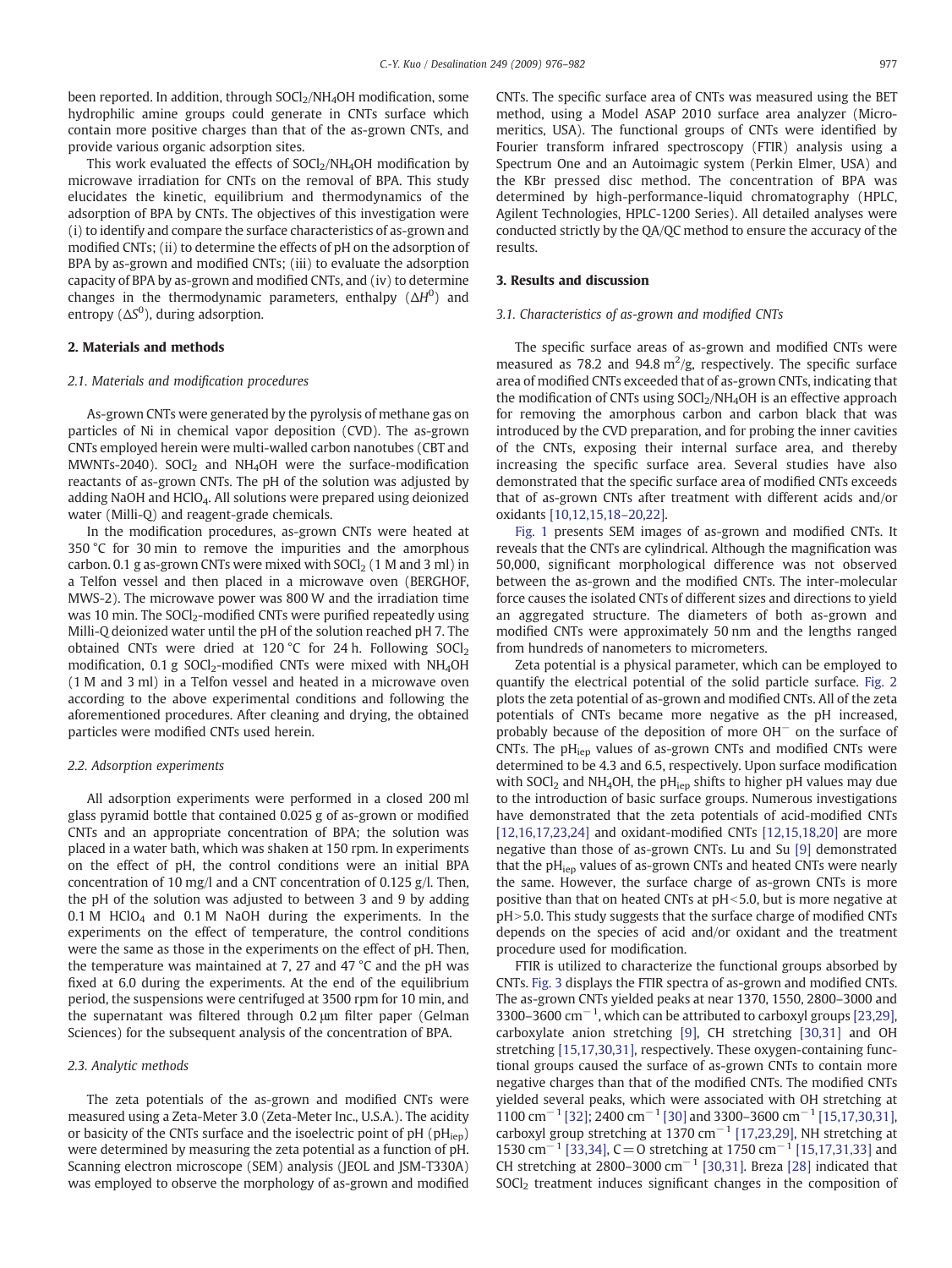<span id="page-2-0"></span>

Fig. 1. SEM images of CNTs (a) as-grown CNTs and (b) modified CNTs (magnification: 50000).

CNTs. The oxygen-related functional groups can be assigned to the modified carbon sites,  $-COH$ ,  $-C = O$  and  $-COOH$  groups; hence, the oxygen content increases. Misra et al. [\[35\]](#page-6-0) stated that the strong peaks at 1250 and 1372  $cm^{-1}$  are consistent with C–N and N–CH<sub>3</sub> stretching vibrations and the associated presence of intercalated N atoms between the graphite layers in the inner parts of the nanotube walls. OH and NH stretches could be also assigned to 3200–3600 cm−<sup>1</sup> [\[36\].](#page-6-0) Moreover, Wu et al. [\[34\]](#page-6-0) and Xie et al. [\[34\]](#page-6-0) indicated that the peaks at 3319 cm<sup> $-1$ </sup> and 2070–3100 cm<sup> $-1$ </sup> are associated with the presence of NH stretching. These adsorption peaks clearly show that some hydrophilic amine groups were generated in the modified CNTs surface herein. Ammonia has been regarded as an effective precursor for introducing amine functionalities to the CNTs, increasing their hydrophilicity [\[37\].](#page-6-0) Since some amine functionalities were formed on the surface of modified CNTs, the surface of modified CNTs contain more positive charges than that of the as-grown CNTs. Evidently, various functional groups were generated on the surface of modified CNTs, providing various adsorption sites.

#### 3.2. Kinetic analyses

[Fig. 4](#page-3-0) displays the kinetic analysis of the removal of BPA by asgrown CNTs. The adsorption is initially (contact time  $<$  0.5 h) rapid, and then slows, perhaps because many vacant surface sites were available for adsorption during the initial stage, and then, the remaining vacant surface sites were difficult to occupy because of the repulsive forces between the BPA molecules on the CNTs and the bulk phase. Pseudo first- and second-order models and intraparticle



Fig. 2. Zeta potential analysis of as-grown and modified CNTs. Fig. 3. FTIR spectra of as-grown and modified CNTs.

diffusion and Bangham's models were adopted to test the experimental data and thus elucidate the kinetic adsorption process. The pseudo first-order model can be expressed as

$$
\ln(q_e - q) = \ln(q_e) - k_1 t \tag{1}
$$

where  $q_e$  and  $q$  are the amounts of BPA adsorbed on CNTs at equilibrium and at various times  $t$  (mg/g) and  $k_1$  is the rate constant of the pseudo first-order model of adsorption (1/h) [\[38\]](#page-6-0). The values of  $q_e$  and  $k_1$  can be determined from the intercept and the slope of the linear plot of ln( $q_e-q$ ) versus t. The pseudo second-order model is

$$
\frac{t}{q} = \frac{1}{k_2 q_e^2} + \frac{t}{q_e} \tag{2}
$$

where  $q_e$  and q are defined as in the pseudo first-order model, and  $k_2$ is the rate constant of the pseudo second-order model for adsorption (g/mg h) [\[39\].](#page-6-0) The slope and intercept of the linear plot of  $t/q$  as a function of t yielded the values of  $q_e$  and  $k_2$ . Furthermore, the initial adsorption rate h (mg/gh) can be determined from  $h = k_2q_e^2$ . Since neither the pseudo first-order nor the second-order model can identify the diffusion mechanism, the kinetic results were analyzed using the intraparticle diffusion model to elucidate the diffusion mechanism, which model is expressed as

$$
q = k_i t^{1/2} + C \tag{3}
$$

where C is the intercept and  $k_i$  is the intraparticle diffusion rate constant ( $mg/g h^{0.5}$ ), which can be evaluated from the slope of the linear plot of q versus  $t^{1/2P}$  [\[40\]](#page-6-0). Kinetic data were further utilized to

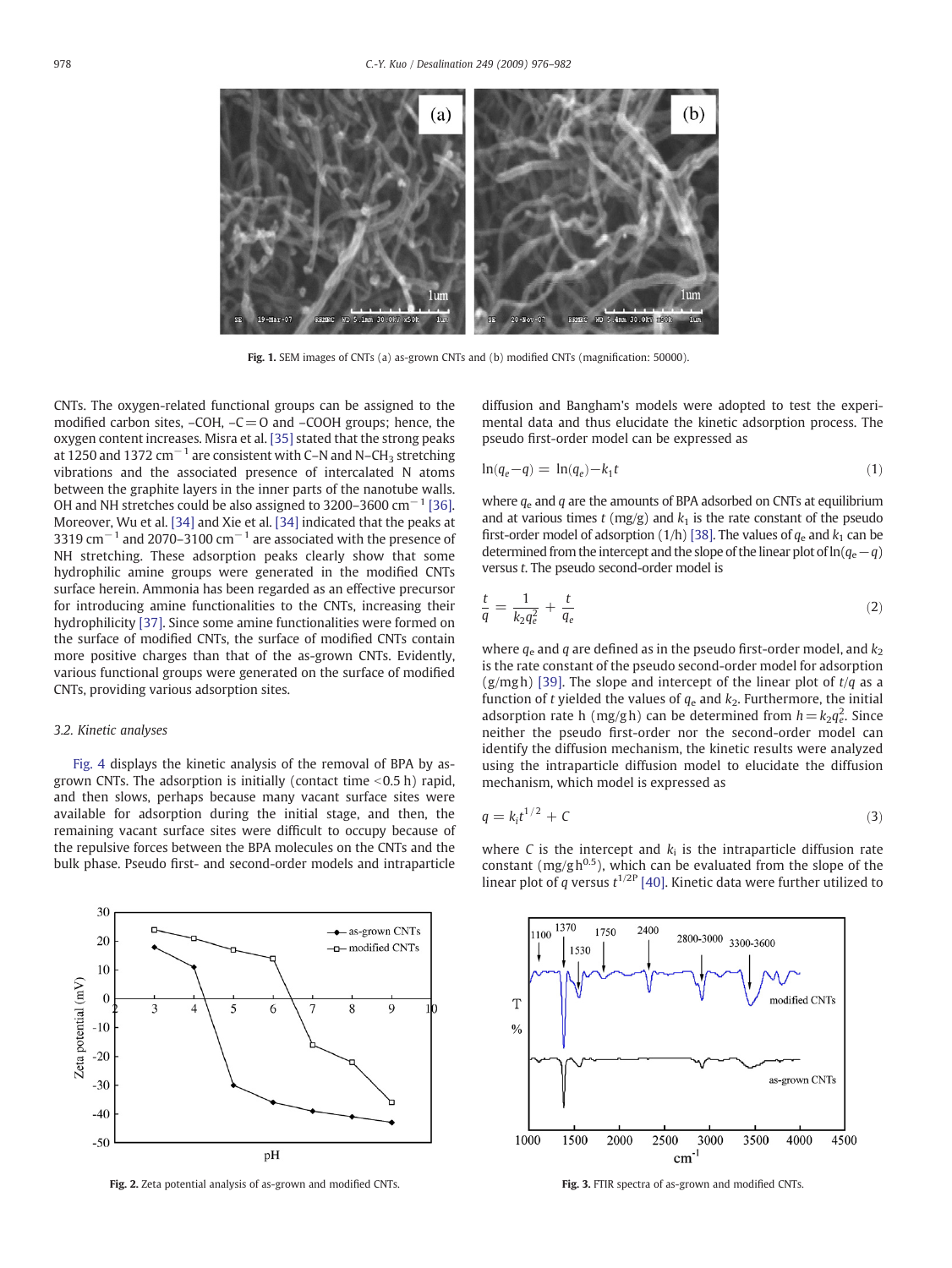<span id="page-3-0"></span>

Fig. 4. Kinetic analysis of the removal of BPA by as-grown CNTs (BPA =  $10 \text{ mg/l}$ , pH =  $6$ , CNTs dose =  $0.125$  g/l and T = 27 °C).

elucidate the slowness of the step in the present adsorption system, based on Bangham's model [\[38,39\].](#page-6-0)

$$
\log\left(\frac{C_0}{C_0 - qm}\right) = \log\left(\frac{k_0 m}{2.303 V}\right) + \alpha \log t \tag{4}
$$

where q and t are defined as in the pseudo first-order model;  $C_0$  is the initial concentration of BPA in solution (mg/l); V is the volume of solution (ml); m is the mass of CNTs per liter of solution (g/l) and  $k_0$ and  $\alpha$  are constants. Table 1 presents the kinetic parameters for the removal of BPA by as-grown CNTs. The  $R^2$  value of the pseudo second-order model exceeded 0.99; moreover, the q value ( $q_{e, cal}$ ) calculated from the pseudo second-order model was consistent with the experimental q values ( $q_{e, exp}$ ). Hence, this study suggests that the pseudo second-order model best represented the adsorption kinetics.

Typically, various mechanisms govern the adsorption kinetics; the most limiting are the diffusion mechanisms, such as external diffusion, boundary layer diffusion and intraparticle diffusion [\[41\].](#page-6-0) Therefore, the intraparticle diffusion model was adopted to determine the rate-limiting step of the adsorption process. If the plot of  $q$  against  $t^{1/2P}$  is linear and passes through the origin, then intraparticle diffusion is the sole rate-limiting step [\[42\]](#page-6-0). Although the regression was linear, the plot did not pass through the origin, suggesting that adsorption involved intraparticle diffusion, but was not the only ratecontrolling step. The double logarithmic plot of Bangham's model was not perfectly linear ( $R^2$  = 0.798) so the diffusion of BPA into pores of CNTs is not the only rate-controlling step [\[43\]](#page-6-0), as revealed above using the intraparticle diffusion model.

#### 3.3. Equilibrium analyses

#### 3.3.1. Effect of pH

Theoretically, the key factor that affects the adsorption of BPA on the sites of CNTs is pH. The dependence of adsorption on pH is due to the dependence of the surface charge of CNTs on pH, which was shown by zeta potential measurements. The relevant experiments demonstrated that the adsorption capacity of BPA on the surface of CNTs fluctuates very little over the pH range 3–9 ([Fig. 5](#page-4-0)), indicating the high stability of CNTs as an adsorbent of BPA over a rather wide pH range. The experimental results were similar to those of Peng et al. [\[11\]](#page-6-0) who removed 1, 2-dichlorobenzene using as-grown and graphitized CNTs; those of Liao et al. [\[24\],](#page-6-0) who utilized CNTs to remove resorcinol and those of Chin et al. [\[23\],](#page-6-0) who removed p-xylene by CNTs. The  $pK_a$  value of BPA was 9.6–10.2 [\[1\].](#page-6-0) The BPA will be the ionized form (negative charge) when the solution  $pH > pK_a$ . The  $pH_{\text{ien}}$ values of as-grown CNTs and modified CNTs were determined to be 4.3 and 6.5, respectively. Academically, at acidic pH, the surface of CNTs is expected to have a net positive charge; in contrast, at pH values that exceed pH<sub>iep</sub>, a net negative charge is present on the surface of the CNTs. However, the dependence of adsorption on pH is independent of the dependence of the surface charge of CNTs on pH. Additionally, the maximum adsorption capacity of modified CNTs exceeded that of as-grown CNTs. This work suggests that the surface of modified CNTs is not only more positively charged and hydrophilic but also provides various functional groups, which significantly promoted the adsorption of BPA by modified CNTs. The maximum adsorption capacity increased as the temperature declined, indicating that the adsorption of BPA onto CNTs was an exothermic reaction. The following section will thoroughly discuss thermal effects.

#### 3.3.2. Isotherm simulations

Equilibrium data are important in developing an equation that accurately models the results and can be used to design adsorption systems. This study adopted the Langmuir, Freundlich, Dubinin and Radushkevich (D–R) and Temkin isotherms to describe equilibrium adsorption. The Langmuir isotherm assumes monolayer coverage of the adsorption surface and no subsequent interaction among adsorbed molecules. Hence, the adsorption saturates, and no further adsorption occurs. The expression for the Langmuir isotherm is

$$
q_e = \frac{q_m K_L C}{(1 + K_L C)}\tag{5}
$$

where  $q_e$  is the amount of BPA that is adsorbed per gram of CNTs (mg/g); C represents the equilibrium concentration of BPA in solution (mg/l);  $K_L$ is the Langmuir constant (l/mg), which is related to the affinity of binding sites, and  $q_m$  is the theoretical saturation capacity of the monolayer (mg/g). Another important parameter,  $R_L$ , called the

Table 1

| Kinetic parameters for the removal of BPA by as-grown CNTs (BPA = 10 mg/l, pH = 6, CNTs dose = 0.125 g/l and T = 27 °C). |  |
|--------------------------------------------------------------------------------------------------------------------------|--|
|--------------------------------------------------------------------------------------------------------------------------|--|

| Pseudo first-order model      | $q_{\rm e, exp}$ (mg/g)        | $k_1$ (1/h)    |                                 | $q_{\rm e, cal}$ (mg/g) |       |       |
|-------------------------------|--------------------------------|----------------|---------------------------------|-------------------------|-------|-------|
|                               | 26.94                          | 1.32           | 7.88                            |                         | 0.798 |       |
| Pseudo second-order model     | $q_{\rm e, exp}$ (mg/g)        | $k_2$ (g/mg h) | $h$ (mg/g h)                    | $q_{\rm e, cal}$ (mg/g) |       | $R^2$ |
|                               | 26.94                          | 0.49           | 357.12                          | 27.03                   |       | 0.997 |
| Intraparticle diffusion model | $k_i$ (mg/g h <sup>0.5</sup> ) |                | $C \left( \frac{mg}{g} \right)$ | $R^2$                   |       |       |
|                               | 3.06                           |                | 21.11                           | 0.881                   |       |       |
| Bangham's model               | $\alpha$                       |                | $k_0$ ( $1/(mg/l)$ )            | $R^2$                   |       |       |
|                               | 0.063                          |                | 0.585                           | 0.798                   |       |       |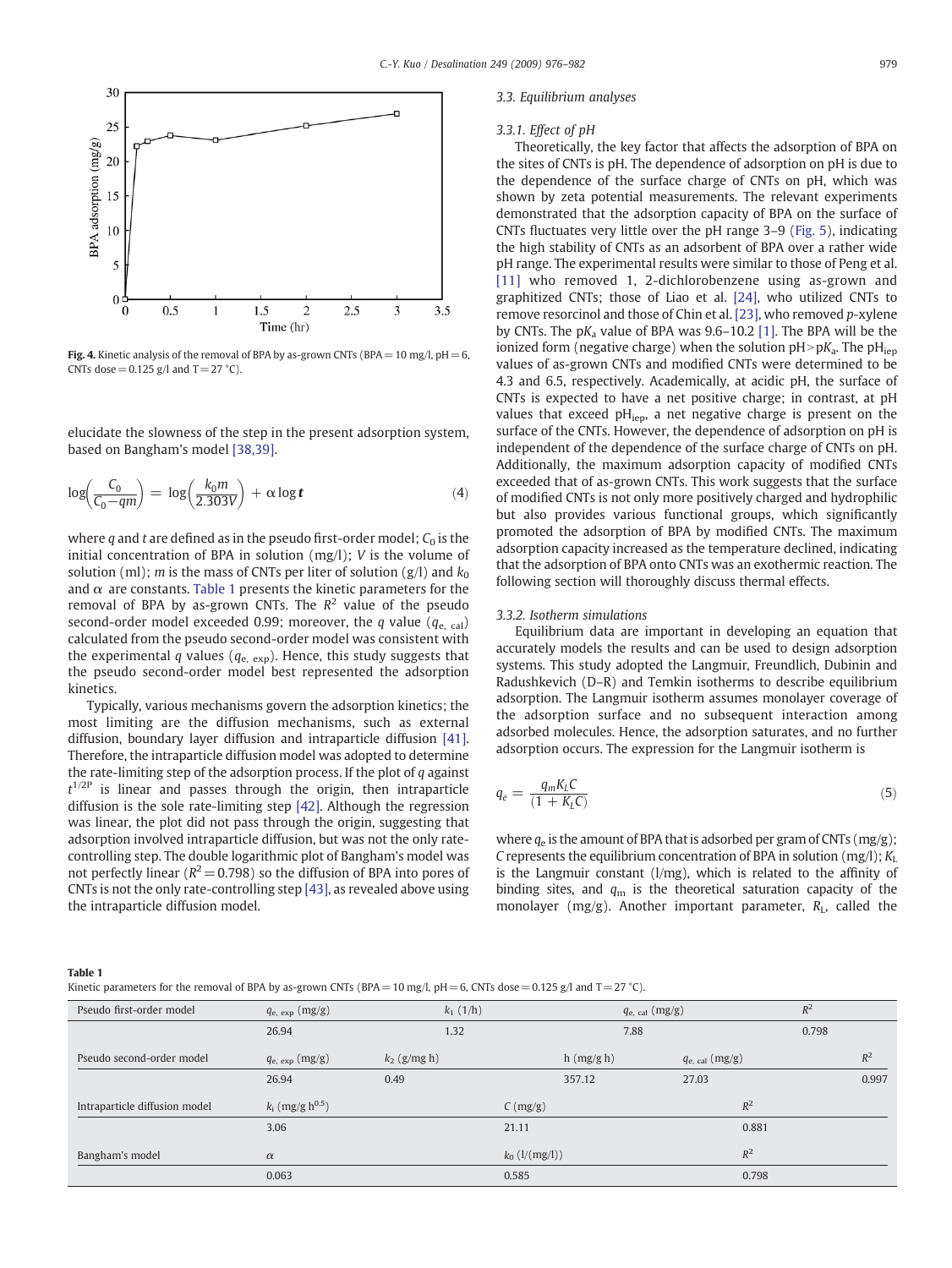<span id="page-4-0"></span>

Fig. 5. Effects of pH for the adsorption of BPA by as-grown and modified CNTs (BPA = 10 mg/l, CNTs dose = 0.125 g/l and reaction time = 24 h).

separation factor or equilibrium parameter, also evaluated herein, is determined from the relation,

$$
R_L = \frac{1}{1 + K_L C_0} \tag{6}
$$

where  $K<sub>L</sub>$  is the Langmuir constant (l/mg) and  $C<sub>0</sub>$  is the initial BPA concentration (10 mg/l). Ho and McKay [\[44\]](#page-6-0) established (i)  $0 < R<sub>I</sub> < 1$  for favorable adsorption, (ii)  $R_L>1$  for unfavorable adsorption, (iii)  $R_L=1$ for linear adsorption and (iv)  $R<sub>L</sub>=0$  for irreversible adsorption.

The Freundlich isotherm is derived to model the multilayer adsorption and the adsorption on heterogeneous surfaces. The Freundlich isotherm is

$$
q_e = K_F C^{\frac{1}{n}} \tag{7}
$$

where  $q_e$  and C are defined as for Langmuir isotherm and  $K_F$  and n are the Freundlich constants, which represent the adsorption capacity and the adsorption strength, respectively. The magnitude of  $1/n$ quantifies the favorability of adsorption and the degree of heterogeneity of the surface of the CNTs. If  $1/n$  is less than unity, suggesting favorable adsorption, then the adsorption capacity increases and new adsorption sites form [\[45\].](#page-6-0)

The D–R isotherm describes adsorption on a single type of uniform pore. In this respect, the D–R isotherm is an analogue of the Langmuir type but it is more general because it does not assume a homogeneous surface or constant adsorption potential [\[46,47\]](#page-6-0). The D–R isotherm can be described as follows;

$$
\ln(q_e) = \ln(X'_m) - K' \varepsilon^2 \tag{8}
$$

$$
\varepsilon = RT \ln \left( 1 + \frac{1}{C} \right) \tag{9}
$$

$$
E = \left(2K'\right)^{\frac{-1}{2}}\tag{10}
$$

where  $q_e$  is the amount of BPA that is adsorbed per unit mass of CNTs (mol/g);  $X'_m$  is the adsorption capacity (mol/g);  $K'$  is a constant that is related to the adsorption energy (mol<sup>2</sup>/kJ<sup>2</sup>); R is the gas constant  $(k)/m$ olK); T is the adsorption temperature  $(K)$ ;  $\varepsilon$  is Polanyi potential, and  $E$  is the mean free energy of adsorption ( $k$ [/mol).

The Temkin isotherm describes the behavior of adsorption systems on a heterogeneous surface and is represented as follows.

$$
q_e = \frac{RT}{b_1} \ln(K_t C) \tag{11}
$$

Eq. [\[10\]](#page-6-0) can be expressed in linear form as,

$$
q_e = B_1 \ln(K_t) + B_1 \ln(C) \tag{12}
$$

where  $B_1=R\Gamma/b_1$ , and  $B_1$  is a constant that is related to the heat of adsorption.  $K_t$  is the equilibrium binding constant (l/mol) that corresponds to the maximum binding energy.

Fig.  $6(a)$ , $(b)$ , $(c)$  and  $(d)$  displays the simulations of Langmuir, Freundlich, D–R and Temkin isotherms, respectively. [Table 2](#page-5-0) presents the isotherm parameters for different temperatures and CNTs. The adsorption capacities increased with BPA concentration, reaching a plateau, which represents the maximum adsorption capacity. The maximum adsorption capacity of as-grown CNTs at 7 °C, 27 °C and 47 °C was 60.98, 59.17 and 53.48 mg/g, respectively, and that of modified CNTs at 7 °C was 69.93 mg/g. Based on a comparison of the  $R^2$ values in [Table 2,](#page-5-0) in all cases of adsorption of BPA on CNTs, the Langmuir isotherm most closely fits the experimental data.  $K_I$ ,  $K_F$ ,  $B_1$ and  $K_t$  decreased as the temperature increased, suggesting that the adsorption of BPA on CNTs fell as the temperature increased ([Table 2](#page-5-0)). These results reveal that the affinity of the binding sites for BPA declines as temperature increases. Additionally, the adsorption affinity of BPA by modified CNTs was stronger than that of as-grown CNTs. Since  $R_L$  and  $1/n$  are both less than unity, the adsorption of BPA onto CNTs was favored. If the  $E$  value is between 8 and 16 kJ/mol, the adsorption proceeds by some surface reaction for example ion exchange [\[46,47\].](#page-6-0) The E values were calculated to be  $11.32-12.31$  kJ/mol [\(Table 2](#page-5-0)); therefore, this work suggests that the adsorption of BPA onto CNTs is explained by surface reaction. Fig.  $6(a)$ , $(b)$ , $(c)$  and  $(d)$ display the simulations of Langmuir, Freundlich, D–R and Temkin isotherms, respectively. [Table 2](#page-5-0) presents the isotherm parameters for different temperatures and CNTs. The adsorption capacities increased with BPA concentration, reaching a plateau, which represents the maximum adsorption capacity. The maximum adsorption capacity of asgrown CNTs at 7 °C, 27 °C and 47 °C was 60.98, 59.17 and 53.48 mg/g, respectively, and that of modified CNTs at 7 °C was 69.93 mg/g. Based on a comparison of the  $R^2$  values in [Table 2,](#page-5-0) in all cases of adsorption of BPA on CNTs, the Langmuir isotherm most closely fits the experimental data.  $K_L, K_F, B_1$  and  $K_t$  decreased as the temperature increased, suggesting that the adsorption of BPA on CNTs fell as the temperature increased [\(Table 2](#page-5-0)). These results reveal that the affinity of the binding sites for BPA declines as temperature increases. Additionally, the adsorption affinity of BPA by modified CNTs was stronger than that of as-grown CNTs. Since  $R_L$  and  $1/n$  are both less than unity, the adsorption of BPA onto CNTs was favored.

#### 3.3.3. Thermodynamic simulation

The thermodynamic parameters offer in-depth information on inherent energetic changes that are associated with adsorption. Changes in the enthalpy  $(\Delta H^0)$  and entropy  $(\Delta S^0)$  of adsorption were calculated to predict whether the adsorption is endothermic or exothermic. The thermodynamic parameters were calculated from Eq. [\[13\]:](#page-6-0)

$$
\Delta H^0 - \Delta S^0 T = -RT \ln K_L \tag{13}
$$

where  $K_L$  is the Langmuir equilibrium constant (l/mol); R is the gas constant (8.314×10<sup>-3</sup> kJ/molK), and T is the absolute temperature (K).  $\Delta H^0$  and  $\Delta S^0$  were determined from the slope and intercept of the van't Hoff plots of  $ln(K)$  versus 1/T ([Fig. 7\)](#page-5-0). The values of  $\Delta H^0$  and  $\Delta S^0$ were calculated as  $-11.7$  kJ/mol and 46.1 J/mol, respectively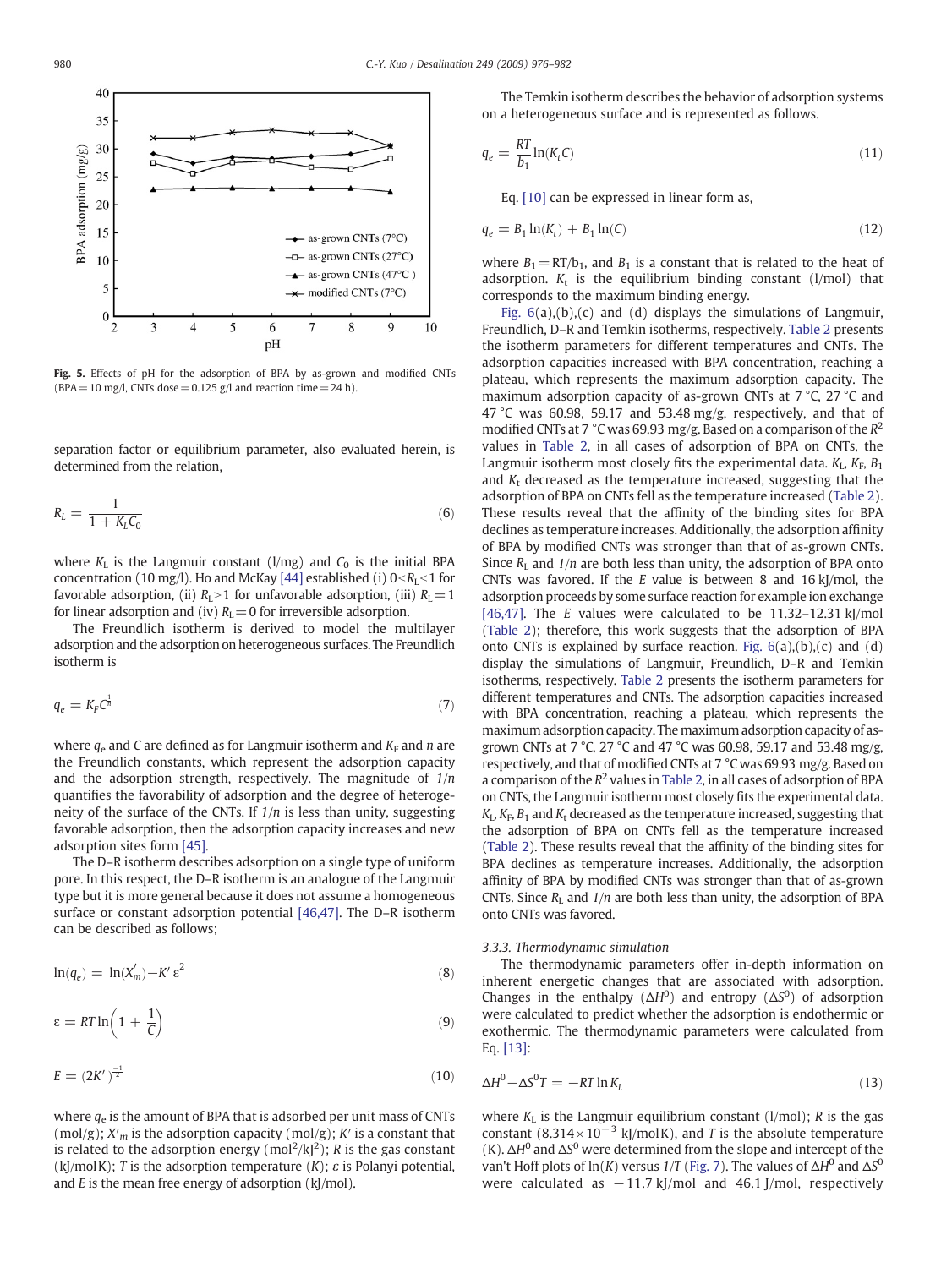<span id="page-5-0"></span>

Fig. 6. Adsorption isotherms of BPA (a) Langmuir plots; (b) Freundlich plots; (c) D–R plots and (d) Temkin plots (CNTs dose = 0.125 g/l, pH = 6 and reaction time = 24 h). Fig. 7. Van't Hoff plot for the adsorption of BPA onto as-grown CNTs.

#### Table 2

Isotherm parameters for removal of BPA by CNTs (BPA =  $10 \text{ mg/l}$ , pH =  $6$ , CNTs  $dose = 0.125$  g/l and reaction time = 24 h).

| Langmuir constants     | $K_{\text{L}}$ (1/mg) | $q_{\rm m}$<br>(mg/g) | $R_{I}$ |       | $R^2$ |
|------------------------|-----------------------|-----------------------|---------|-------|-------|
| As-grown CNTs (7 °C)   | 0.167                 | 60.98                 | 0.375   |       | 0.990 |
| As-grown CNTs (27 °C)  | 0.130                 | 59.17                 | 0.436   |       | 0.995 |
| As-grown CNTs (47 °C)  | 0.089                 | 53.48                 | 0.530   |       | 0.990 |
| Modified CNTs (7 °C)   | 0.139                 | 69.93                 | 0.418   |       | 0.989 |
|                        |                       |                       |         |       |       |
| Freundlich constants   | $K_{\rm F}$           | $\boldsymbol{n}$      |         | $R^2$ |       |
| As-grown CNTs (7 °C)   | 13.59                 | 2.65                  |         | 0.974 |       |
| As-grown CNTs (27 °C)  | 11.43                 | 2.41                  |         | 0.971 |       |
| As-grown CNTs (47 °C)  | 8.25                  | 2.25                  |         | 0.903 |       |
| Modified CNTs $(7 °C)$ | 13.67                 | 2.38                  |         | 0.979 |       |
|                        |                       |                       |         |       |       |
| D-R constants          | $X_{m}$ (mol/g)       | $E_{\rm a}$           |         | $R^2$ |       |
|                        |                       | (kJ/mol)              |         |       |       |
| As-grown CNTs (7 °C)   | $9.86 \times 10^{-4}$ | 11.95                 |         | 0.972 |       |
| As-grown CNTs (27 °C)  | $1.12 \times 10^{-3}$ |                       | 12.13   |       |       |
| As-grown CNTs (47 °C)  | $1.05 \times 10^{-3}$ | 12.31                 |         | 0.924 |       |
| Modified CNTs $(7 °C)$ | $1.39 \times 10^{-3}$ |                       | 11.32   |       |       |
|                        |                       |                       |         |       |       |
| Temkin constants       | B <sub>1</sub>        | $K_{\rm t}$           |         | $R^2$ |       |
|                        |                       | (l/mol)               |         |       |       |
| As-grown CNTs (7 °C)   | 13.53                 | 1.33                  |         | 0.946 |       |
| As-grown CNTs (27 °C)  | 13.33                 | 1.15                  |         | 0.990 |       |
| As-grown CNTs (47 °C)  | 11.05                 | 1.01                  |         | 0.931 |       |
| Modified CNTs (7 °C)   | 16.41                 | 1.12                  |         | 0.986 |       |

 $(R^2 = 0.977)$ . Although no certain criterion that is related to the  $\Delta H^0$ values define adsorption, the heats of adsorption between 20.9 and 418.4 kJ/mol, which are the heats of chemical reactions, are commonly assumed to be similar to those associated with chemi-sorption [\[47\]](#page-6-0). The value of  $\Delta H^0$  suggests that the adsorption of BPA onto as-grown CNTs may proceed by physisorption. The negative  $\Delta H^0$ value reveals that the adsorption of BPA onto as-grown CNTs is exothermic, which fact is supported by the decline in the adsorption of BPA with an increase in temperature. Moreover, the positive  $\Delta S^0$ indicated that the number of degrees of freedom at the solid–liquid interface increased with the adsorption of BPA onto as-grown CNTs. Based on the equation  $\Delta G^0 = \Delta H^0 - T \Delta S^0$ , all values of  $\Delta G^0$  in this work were negative. Since  $\Delta G^0$  is negative and accompanied by positive  $\Delta S^0$ , the adsorption is spontaneous with high affinity for BPA. Zeng et al. [\[48\]](#page-6-0) also indicated that the adsorption of BPA on sediments is an exothermic reaction ( $\Delta H^0$  = −5.735 kJ/mol) and could be categorized as a physical adsorption.